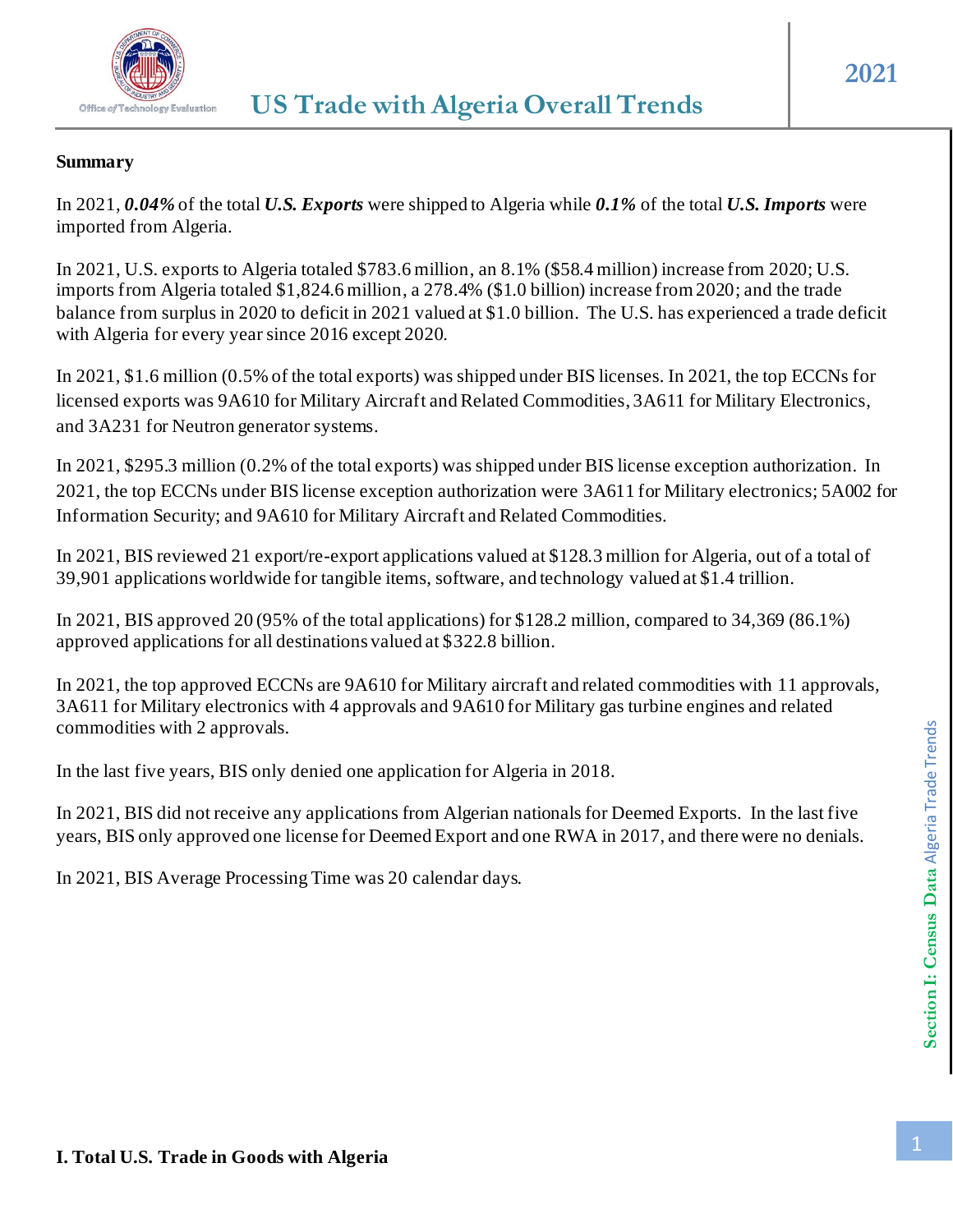

In 2021, U.S. exports to Algeria totaled \$783.6 million, an 8.1% (\$58.4 million) increase from 2020; U.S. imports from Algeria totaled \$1,824.6 million, a 278.4% (\$1.0 billion) increase from 2020; and the trade balance from surplus in 2020 to deficit in 2021 valued at \$1.0 billion. The U.S. has experienced a trade deficit with Algeria for every year since 2016 except 2020.



Source: U.S. Census Bureau USA Trade Portal February 15, 2022

In 2021, the level of U.S. exports to Algeria and U.S. imports from Algeria did not exceed the prior five-year average level by value not adjusted for inflation. In 2021, the U.S. trade deficit with Algeria is lower than the prior five-year average level by value not adjusted for inflation.

|                | 2016                     | 2017        | 2018       | 2019                                                                                              | 2020        | 2021        | 2016-2020 Average |
|----------------|--------------------------|-------------|------------|---------------------------------------------------------------------------------------------------|-------------|-------------|-------------------|
| <b>EXPORTS</b> | \$2,191.3                | \$1,062.4   | \$1,261.0  | \$1,000.5                                                                                         | \$725.2     | \$783.6     | \$1,248.1         |
| Δ <i>value</i> | --                       | $-51,128.9$ | \$198.7    | $-5260.6$                                                                                         | $-5275.3$   | \$58.4\$    |                   |
| $\Delta pct$   | $- -$                    | $-51.5%$    | 18.7%      | $-20.7\%$                                                                                         | $-27.5%$    | 8.1%        |                   |
| <b>IMPORTS</b> | \$3,227.9                | \$3,810.5   | \$4,618.4  | \$2,479.5                                                                                         | \$482.1     | \$1,824.6   | \$2,923.7         |
| $\Delta$ value | $- -$                    | \$582.6     | \$807.8    | $-52,138.8$                                                                                       | $-51,997.4$ | \$1,342.5   |                   |
| $\Delta pct$   | $- -$                    | 18.0%       | $21.2\%$   | $-46.3\%$                                                                                         | $-80.6%$    | 278.4%      |                   |
| <b>BALANCE</b> | ( \$1,036.7)             | (52,748.2)  | (53,357.3) | (51, 479.1)                                                                                       | \$243.1     | (51,041.0)  | (51,675.6)        |
| ∆value         | $\overline{\phantom{m}}$ | (51, 711.5) | (5609.1)   | \$1,878.3                                                                                         | \$1,722.1   | (51, 284.0) |                   |
| $\Delta pct$   | $\hspace{0.05cm}$        | 165.1%      | 22.2%      | $-55.9%$                                                                                          | $-116.4\%$  | $-528.3\%$  |                   |
|                |                          |             |            | Values in Millions of U.S. Dollars. Source: U.S. Census Bureau USA Trade Portal February 15, 2022 |             |             |                   |

In 2021, of the \$783.6 million in U.S. exports to Algeria, the top commodity sectors were Machinery and Mechanical Appliances (33.1% of the total U.S. exports), Agriculture products (36.1%) and Chemicals, Plastics and Leather products (13.2%).

2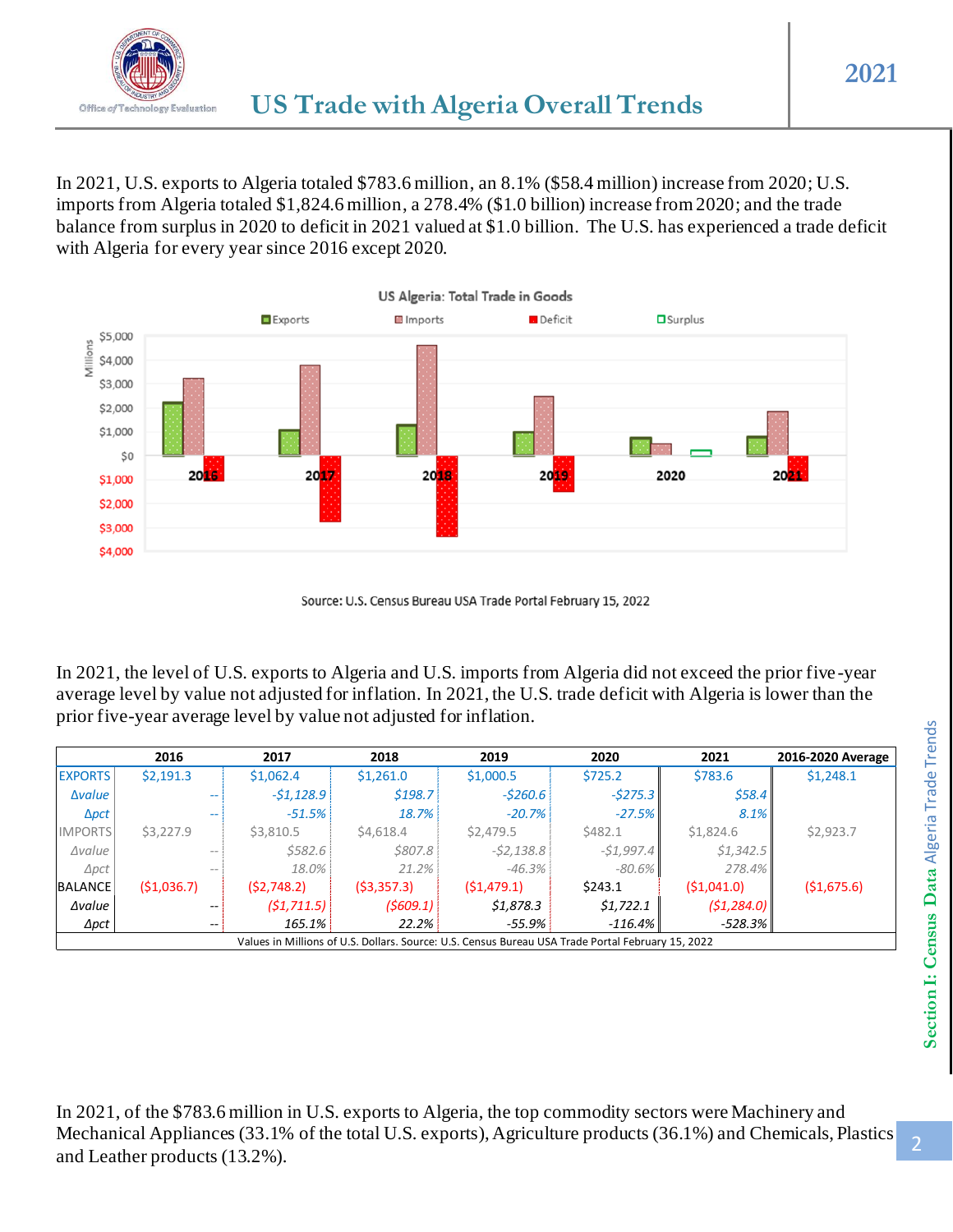

In 2021, of the \$1,824.6 million in U.S. imports from Algeria, the top commodity sectors were Oils, Minerals, Lime, Cement (66.9% of the total imports), Chemicals, Plastics, Rubber, Leather goods (20.3%), and Base Metals (11.8%).

| Imports from Algeria by Sector | <b>Algeria Commodity Trade 2021</b>                             | US exports to Algeria by Sector<br>\$783,625,136 |  |  |
|--------------------------------|-----------------------------------------------------------------|--------------------------------------------------|--|--|
| \$1,824,600,222                | <b>Total Value All Commodities</b>                              |                                                  |  |  |
| 0.6%                           | Agriculture (Chapters 01-24)                                    | 36.1%                                            |  |  |
| 66.9%                          | Oils, Minerals, Lime, Cement (Chapters 25-27)                   | 0.2%                                             |  |  |
| 20.3%                          | Chemicals, Plastics, Rubber, Leather (Chapters 28-43)           | 13.2%                                            |  |  |
| 0.0%                           | Wood, Cork, Paper, Printed Books (Chapters 44-49)               | 6.9%                                             |  |  |
| 0.0%                           | Textiles, Footwear, Headgear (Chapters 50-67)                   | 0.7%                                             |  |  |
| 0.1%                           | Stone, Glass, Metals, Pearls (Chapters 68-71)                   | 0.2%                                             |  |  |
| 11.8%                          | Base Metals, Iron, Steel, Tools (Chapters 72-83)                | 2.2%                                             |  |  |
| 0.0%                           | Machinery & Mechanical Appliances (Chapters 84-85)              | 33.1%                                            |  |  |
| 0.0%                           | <b>Transportation Equipment (Chapters 86-89)</b>                | 2.8%                                             |  |  |
| 0.0%                           | Optical, Measuring, Medical, Other Instruments (Chapters 90-92) | 2.8%                                             |  |  |
| 0.0%                           | Arms & Ammunition (Chapter 93)                                  | 0.0%                                             |  |  |
| 0.0%                           | Miscellaneous Manufactured Items (Chapters 94-96)               | 0.1%                                             |  |  |
| 0.1%                           | Art, Collectors' Pieces, Antiques (Chapter 97)                  | 0.0%                                             |  |  |
| 0.2%                           | Special Items (Chapters 98)                                     | 1.8%                                             |  |  |
|                                | Source: U.S. Census Bureau USA Trade Portal February 15, 2022   |                                                  |  |  |

In 2021, *0.04%* of the total *U.S. Exports* were shipped to Algeria while *0.1%* of the total *U.S. Imports* were imported from Algeria.

In 2021, the U.S. imports of \$1.2 billion worth of Oils, Minerals, Lime and Cement from Algeria represented 0.5% of the total U.S. imports from the World of those commodities.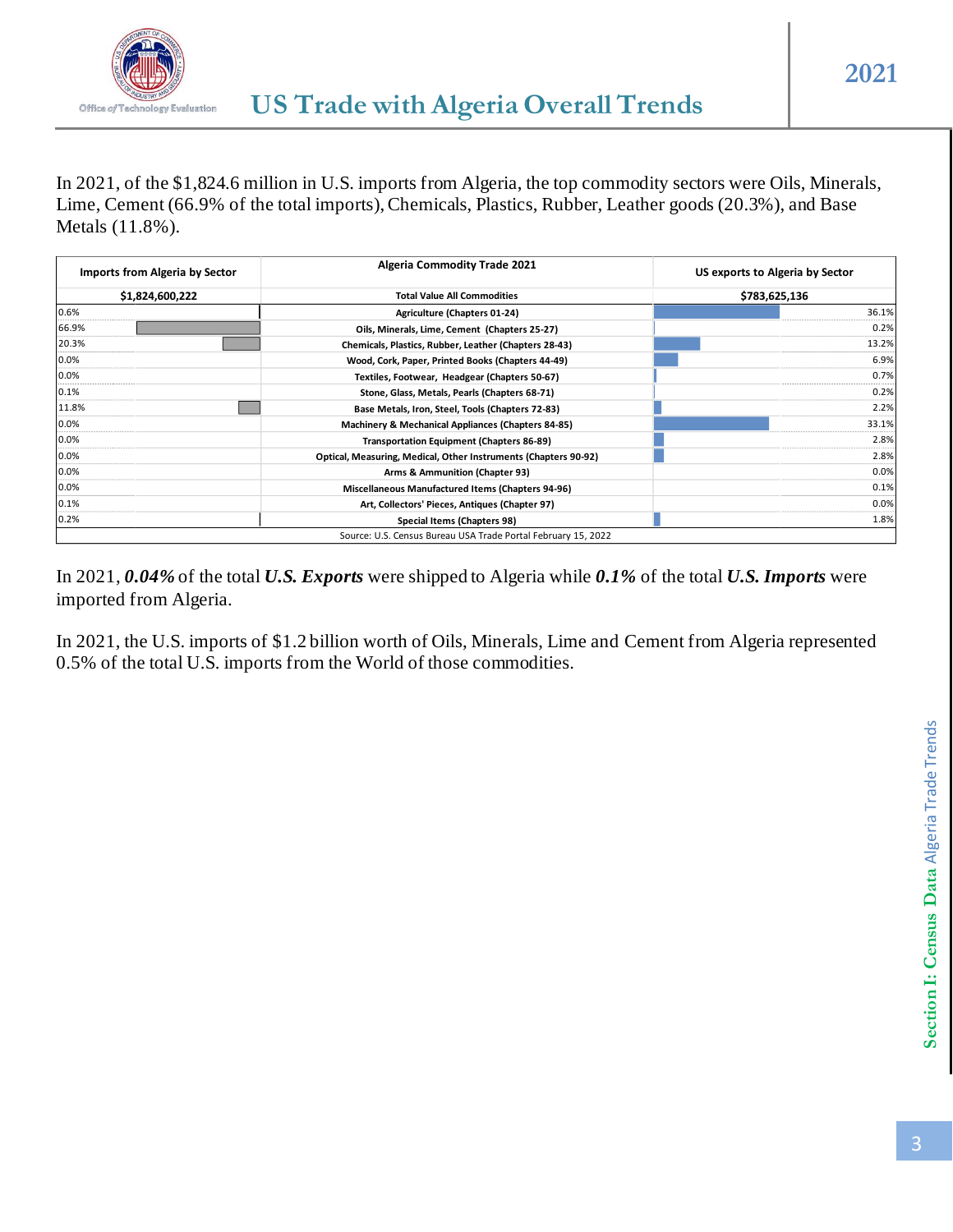

### **II. Exports to Algeria subject to US Government Export Control**

In 2021, of the \$783.6 million in U.S. exports to Algeria:

- o 0.7% were subject to a BIS license requirement:
	- 0.5% were exported under a BIS license. Worldwide, 0.4% were exported under a BIS license.
	- 0.2% were exported under a BIS license exception. Worldwide, 0.8% were exported under a BIS license exception.
- o 4.6% were exported under No License Required with an ECCN. Worldwide, 10.0% were exported under NLR reporting an ECCN.
	- 0.2% were exported under NLR for 600-series. y subparagraph items. Worldwide, 0.02% were exported under NLR for 600-series. y subparagraph items.

|                               |                               |                                       |                     |   |                                                                     |   |                      | Algeria         |   |                       |                               |   |                          |   |                    |
|-------------------------------|-------------------------------|---------------------------------------|---------------------|---|---------------------------------------------------------------------|---|----------------------|-----------------|---|-----------------------|-------------------------------|---|--------------------------|---|--------------------|
|                               |                               |                                       |                     |   |                                                                     |   |                      |                 |   |                       | 2019                          |   | 2020                     |   | 2021               |
|                               | <b>Department of State</b>    |                                       |                     |   |                                                                     |   |                      |                 |   |                       | \$8.8                         |   | \$29.6                   |   | \$22.7             |
|                               | <b>Other USG Agencies</b>     |                                       |                     |   |                                                                     |   |                      |                 |   |                       | \$0.5                         |   | \$0.1                    |   | \$0.1              |
|                               | <b>Department of Commerce</b> |                                       |                     |   |                                                                     |   |                      |                 |   |                       | \$991.1                       |   | \$695.6                  |   | \$760.8            |
|                               |                               |                                       | <b>BIS Licensed</b> |   |                                                                     |   |                      |                 |   |                       | \$25.3                        |   | \$7.4                    |   | \$3.9              |
|                               |                               |                                       |                     |   | <b>BIS License Exceptions</b>                                       |   |                      |                 |   |                       | \$10.5                        |   | \$3.5                    |   | \$1.6              |
|                               |                               |                                       |                     |   | NLR reporting an ECCN                                               |   |                      |                 |   |                       | \$45.0                        |   | \$51.3                   |   | \$34.7             |
|                               |                               |                                       |                     |   | NLR not reporting an ECCN                                           |   |                      |                 |   |                       | \$904.3                       |   | \$633.0                  |   | \$719.3            |
|                               |                               |                                       |                     |   | NLR 600-Series ".y" subparagraph                                    |   |                      |                 |   |                       | \$6.0                         |   | \$0.3\$                  |   | \$1.3              |
|                               |                               |                                       |                     |   | Values in Millions of U.S. Dollars. Source: Automated Export System |   |                      |                 |   |                       | February 15, 2022             |   |                          |   |                    |
| <b>Reasons for</b><br>Control |                               | Chemical and<br>Biological<br>Weapons |                     |   | Nuclear<br>Nonproliferation                                         |   | National<br>Security | Missile<br>Tech |   | Regional<br>Stability | <b>Firearms</b><br>Convention |   | Crime Control            |   | Anti-<br>Terrorism |
|                               | CB:1                          |                                       | CB:2 CB:3 NP:1 NP:2 |   |                                                                     |   |                      | NS:1 NS:2 MT:1  |   | RS:1 RS:2 FC:1        |                               |   | CC:1 CC:2 CC:3 AT:1 AT:2 |   |                    |
| <b>Algeria</b>                | x                             | x                                     |                     | X |                                                                     | X | x                    | X               | X | x                     |                               | x |                          | x |                    |

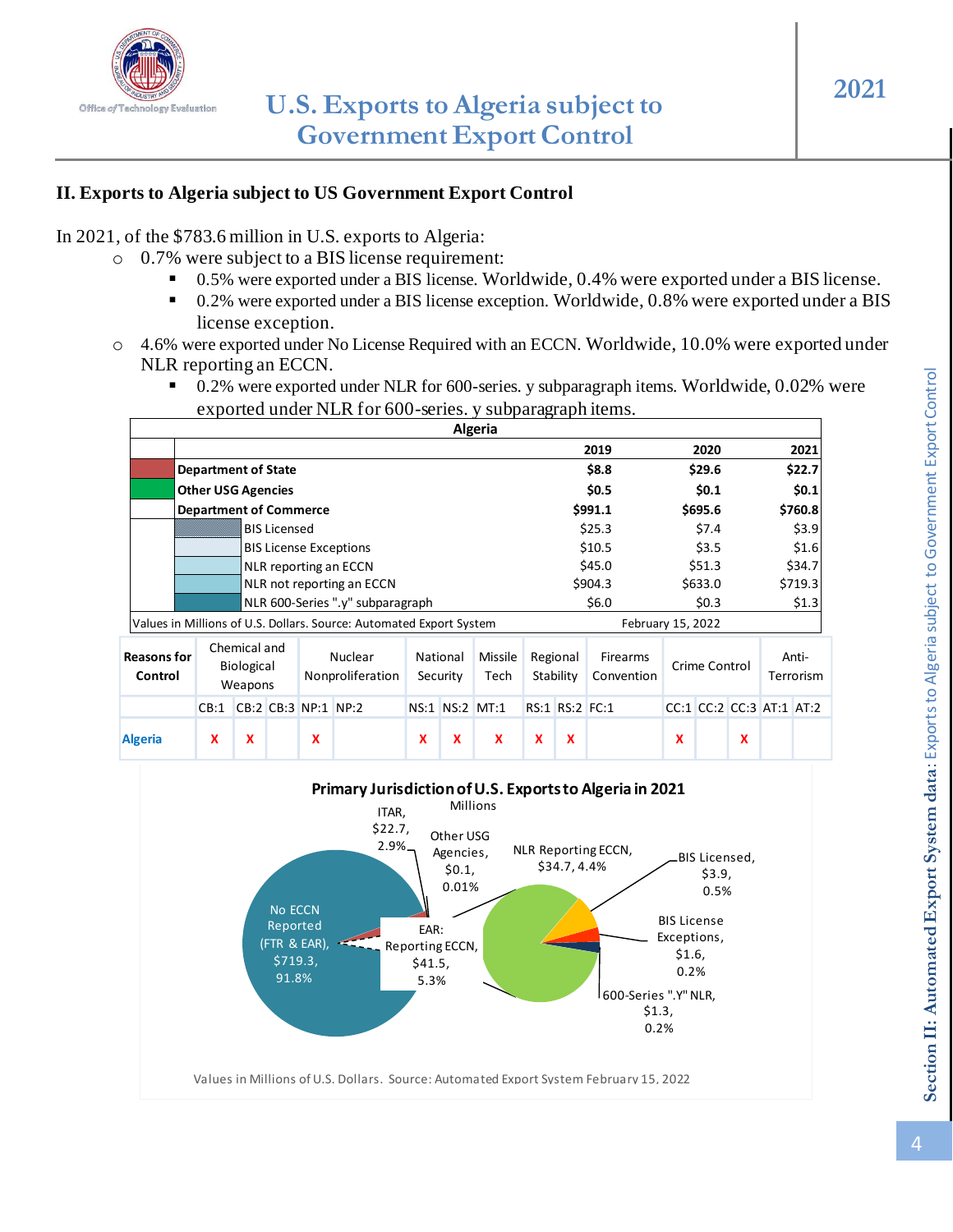

In 2021, U.S. exports to Algeria shipped under a BIS license exception totaled \$1.6 million, a 53.1% (\$1.9 million) decrease from 2020.



In 2021, the top license exception Servicing & Replacement of Parts & Equipment (RPL) totaled \$1.0 million (61.4% of all license exceptions), followed by Encryption Commodities & Software (ENC) at \$0.6 million (37.7%), and Temporary Imports, Exports, & Re-Exports (TMP) at \$ 0.01 million (0.6%).

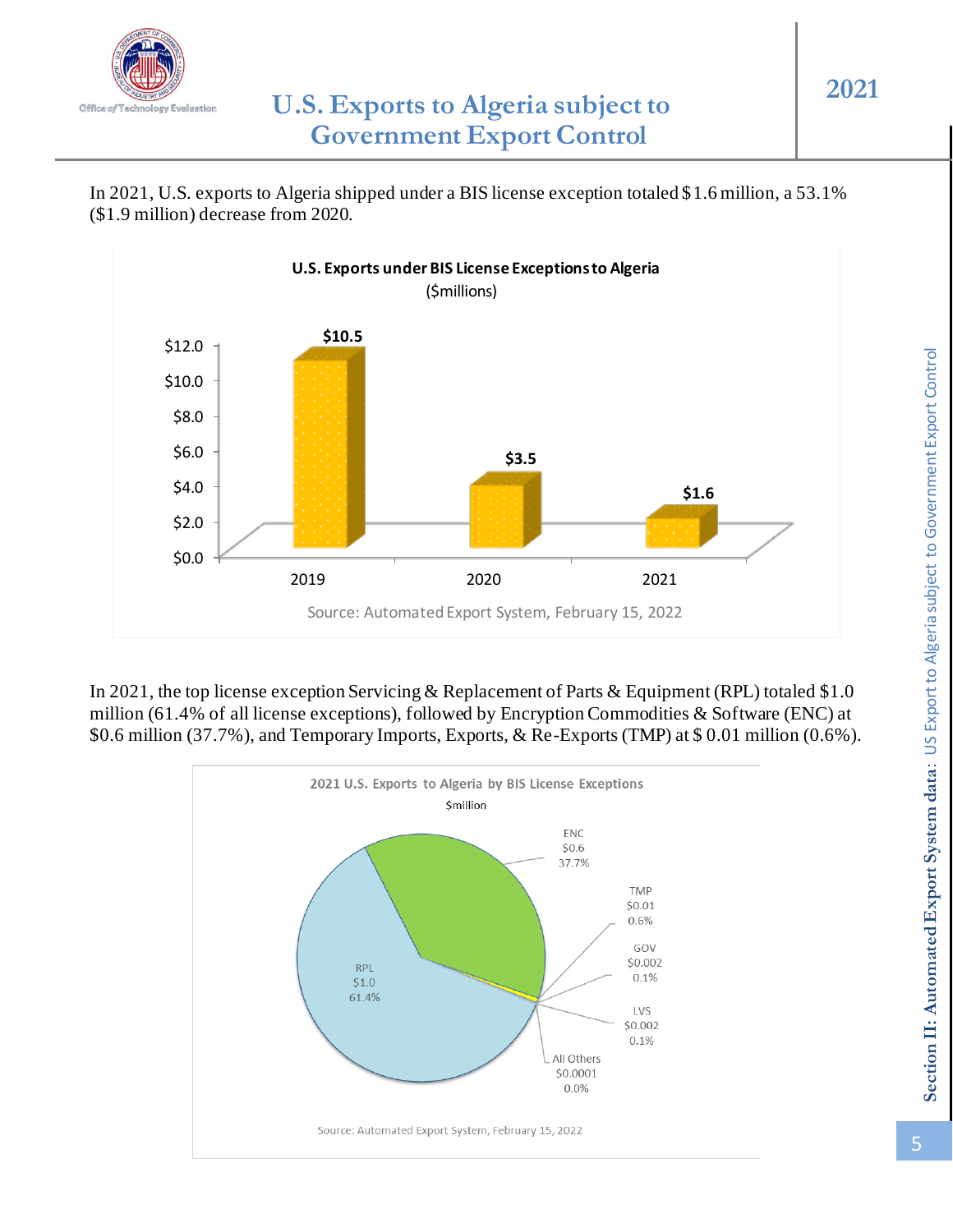

In 2021, U.S. exports to Algeria shipped under a BIS License exception: Encryption Commodities & Software totaled \$0.6 million, a 69.0% (\$1.4 million) decrease from 2020.



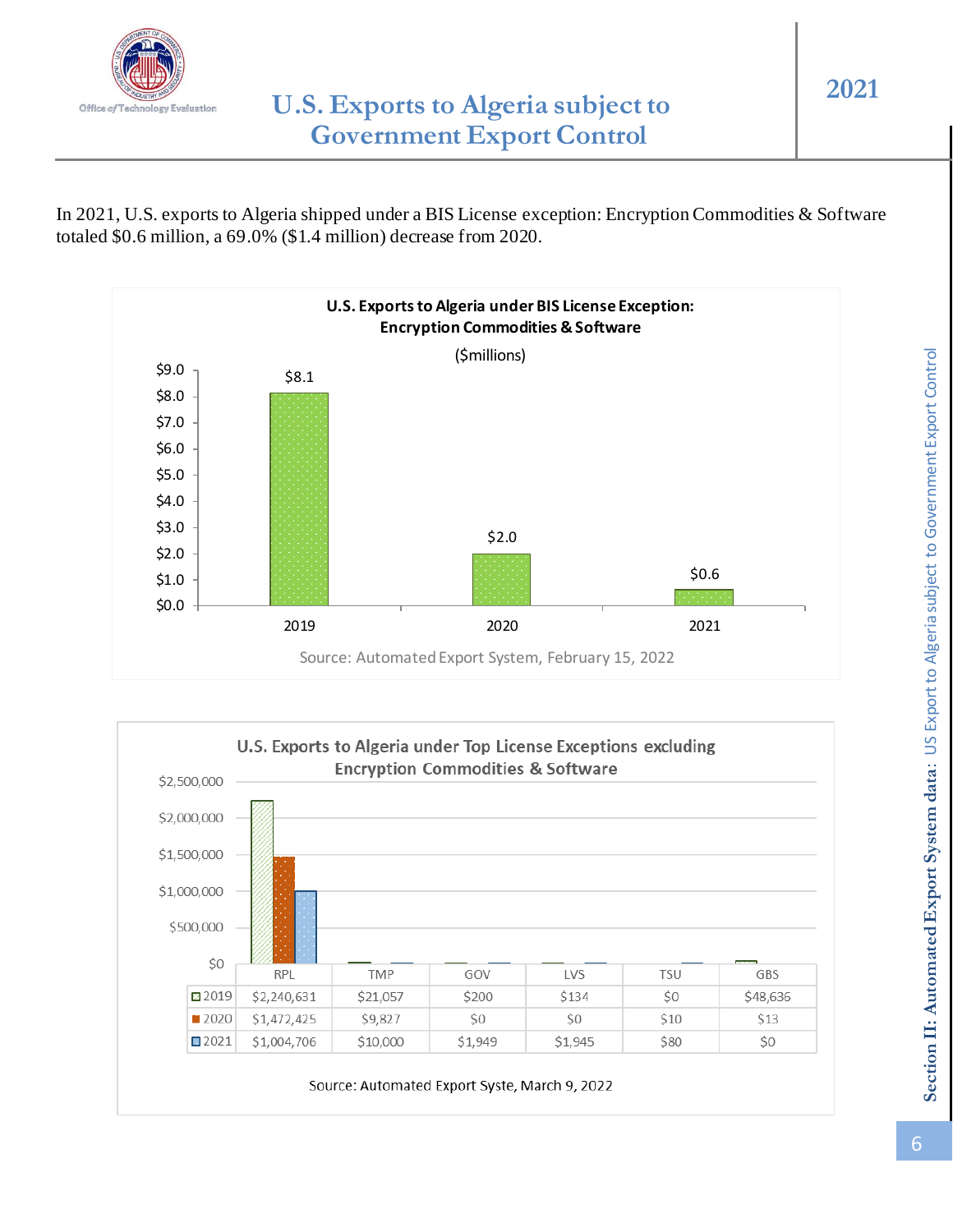

|    |       | pp Ten ECCNs by Value to Algeria (\$millions)                          |
|----|-------|------------------------------------------------------------------------|
| #1 | 9A610 | Military Aircraft and Related Commodities, Other Than Those Enumerated |
| #2 | 3A611 | Military electronics, as follows (see List of Items Controlled).       |

|   | #2  | 3A611 | Military electronics, as follows (see List of Items Controlled).       |
|---|-----|-------|------------------------------------------------------------------------|
|   | #3  | 3A231 | Neutron generator systems, including tubes, having both of the charact |
|   | #4  | 5D002 | "Software" as follows (see List of Items Controlled).                  |
|   | #5  | 9A619 | Military gas turbine engines and related commodities (see List of Item |
| ш | #6  | 5A002 | "Information security" systems, equipment and "components," as follows |
|   | #7  | 1A007 | Equipment and devices, "specially designed" to initiate charges and de |
|   | #8  | 0A503 | Discharge type arms; non-lethal or less-lethal grenades and projectile |
|   | #9  | 1A004 | Protective and Detection Equipment and "Components," Not "Specially De |
|   | #10 | 0A606 | Ground vehicles and related commodities, as follows (see List of Items |

|                      |     |       | Top Ten ECCNs by Value to Algeria (\$millions)                                                        |
|----------------------|-----|-------|-------------------------------------------------------------------------------------------------------|
|                      | #1  | 9A610 | Military Aircraft and Related Commodities, Other Than Those Enumerated                                |
|                      | #2  | 3A611 | Military electronics, as follows (see List of Items Controlled).                                      |
|                      | #3  | 3A231 | Neutron generator systems, including tubes, having both of the charact                                |
|                      | #4  | 5D002 | "Software" as follows (see List of Items Controlled).                                                 |
|                      | #5  | 9A619 | Military gas turbine engines and related commodities (see List of Item                                |
| LICENSED             | #6  | 5A002 | "Information security" systems, equipment and "components," as follows                                |
|                      | #7  | 1A007 | Equipment and devices, "specially designed" to initiate charges and de                                |
|                      | #8  | 0A503 | Discharge type arms; non-lethal or less-lethal grenades and projectile                                |
|                      | #9  | 1A004 | Protective and Detection Equipment and "Components," Not "Specially De                                |
|                      | #10 | 0A606 | Ground vehicles and related commodities, as follows (see List of Items                                |
|                      |     |       | Note: ECCN descriptions have been truncated: please review Commerce Control List for full description |
|                      |     |       | Top Ten ECCNs by Value to Algeria (\$millions)                                                        |
|                      | #1  | 3A611 | Military electronics, as follows (see List of Items Controlled).                                      |
|                      | #2  | 5A002 | "Information security" systems, equipment and "components," as follows                                |
|                      | #3  | 9A610 | Military Aircraft and Related Commodities, Other Than Those Enumerated                                |
|                      | #4  | 3B611 | Test, inspection, and production commodities for military electronics,                                |
|                      | #5  | 9A991 | "Aircraft," n.e.s., and gas turbine engines not controlled by 9A001 or                                |
| EXCEPTIONS           | #6  | 5A991 | Telecommunication equipment, not controlled by 5A001 (see List of Item                                |
|                      | #7  | 6A008 | Radar systems, equipment and assemblies, having any of the following (                                |
|                      | #8  | 1A004 | Protective and Detection Equipment and "Components," Not "Specially De                                |
|                      | #9  | 7E101 | "Technology," according to the General Technology Note for the "use" o                                |
|                      | #10 | 0A606 | Ground vehicles and related commodities, as follows (see List of Items                                |
|                      |     |       | Note: ECCN descriptions have been truncated: please review Commerce Control List for full description |
|                      |     |       | Top Ten ECCNs by Value to Algeria (\$millions)                                                        |
|                      | #1  | 9A991 | "Aircraft," n.e.s., and gas turbine engines not controlled by 9A001 or                                |
|                      | #2  | 5A991 | Telecommunication equipment, not controlled by 5A001 (see List of Item                                |
|                      | #3  | 7A994 | Other navigation direction finding equipment, airborne communication e                                |
| <b>NLR with ECCN</b> | #4  | 4A994 | Computers, "electronic assemblies" and related equipment not controlle                                |
|                      | #5  | 2B999 | Specific Processing Equipment, n.e.s., as Follows (See List of Items C                                |
|                      | #6  | 1C992 | Commercial charges and devices containing energetic materials, n.e.s.                                 |
|                      | #7  | 9A610 | Military Aircraft and Related Commodities, Other Than Those Enumerated                                |
|                      | #8  | 3A992 | General purpose electronic equipment not controlled by 3A002.                                         |

|                      |     |       | $\frac{1}{2}$                                                                                         |
|----------------------|-----|-------|-------------------------------------------------------------------------------------------------------|
|                      | #3  | 9A610 | Military Aircraft and Related Commodities, Other Than Those Enumerated                                |
|                      | #4  | 3B611 | Test, inspection, and production commodities for military electronics,                                |
|                      | #5  | 9A991 | "Aircraft," n.e.s., and gas turbine engines not controlled by 9A001 or                                |
| <b>EXCEPTIONS</b>    | #6  | 5A991 | Telecommunication equipment, not controlled by 5A001 (see List of Item                                |
|                      | #7  | 6A008 | Radar systems, equipment and assemblies, having any of the following (                                |
|                      | #8  | 1A004 | Protective and Detection Equipment and "Components," Not "Specially De                                |
|                      | #9  | 7E101 | "Technology," according to the General Technology Note for the "use" o                                |
|                      | #10 | 0A606 | Ground vehicles and related commodities, as follows (see List of Items                                |
|                      |     |       | Note: ECCN descriptions have been truncated: please review Commerce Control List for full description |
|                      |     |       |                                                                                                       |
|                      |     |       | Top Ten ECCNs by Value to Algeria (\$millions)                                                        |
|                      | #1  | 9A991 | "Aircraft," n.e.s., and gas turbine engines not controlled by 9A001 or                                |
|                      | #2  | 5A991 | Telecommunication equipment, not controlled by 5A001 (see List of Item                                |
|                      | #3  | 7A994 | Other navigation direction finding equipment, airborne communication e                                |
|                      | #4  | 4A994 | Computers, "electronic assemblies" and related equipment not controlle                                |
|                      | #5  | 2B999 | Specific Processing Equipment, n.e.s., as Follows (See List of Items C                                |
|                      | #6  | 1C992 | Commercial charges and devices containing energetic materials, n.e.s.                                 |
|                      | #7  | 9A610 | Military Aircraft and Related Commodities, Other Than Those Enumerated                                |
| <b>NLR with ECCN</b> | #8  | 3A992 | General purpose electronic equipment not controlled by 3A002.                                         |
|                      | #9  | 8A992 | Vessels, marine systems or equipment, not controlled by 8A001 or 8A002                                |
|                      | #10 | 3A611 | Military electronics, as follows (see List of Items Controlled).                                      |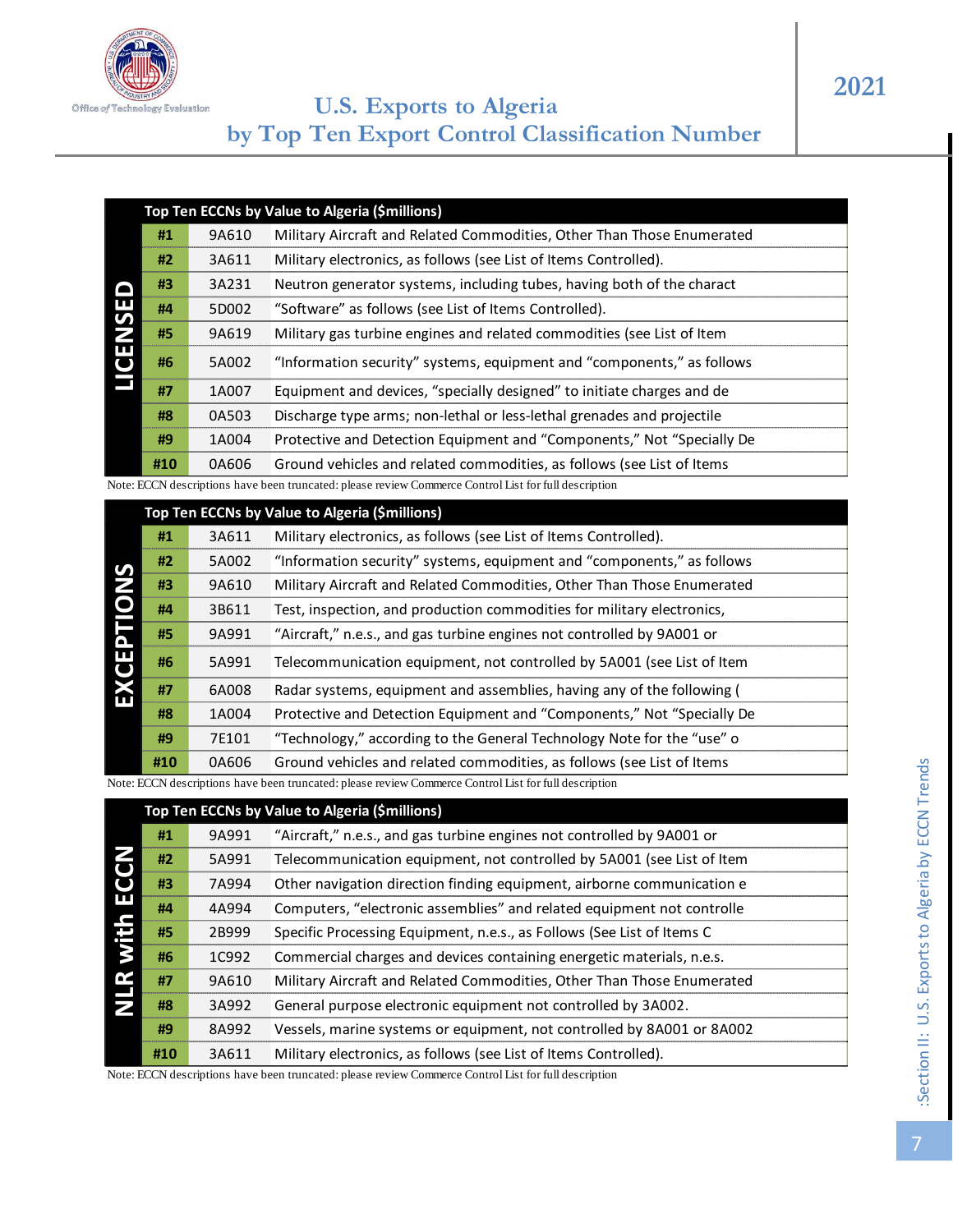

|   |                                                                                       |       | Top Ten ECCNs to Algeria by Shipment Count                             |  |  |  |  |
|---|---------------------------------------------------------------------------------------|-------|------------------------------------------------------------------------|--|--|--|--|
|   | #1<br>Military Aircraft and Related Commodities, Other Than Those Enumerated<br>9A610 |       |                                                                        |  |  |  |  |
|   | #2                                                                                    | 3A611 | Military electronics, as follows (see List of Items Controlled).       |  |  |  |  |
|   | #3                                                                                    | 9A619 | Military gas turbine engines and related commodities (see List of Item |  |  |  |  |
|   | #4                                                                                    | 1A007 | Equipment and devices, "specially designed" to initiate charges and de |  |  |  |  |
| ш | #5                                                                                    | 5A002 | "Information security" systems, equipment and "components," as follows |  |  |  |  |
|   | #6                                                                                    | 0A503 | Discharge type arms; non-lethal or less-lethal grenades and projectile |  |  |  |  |
|   | #7                                                                                    | 5D002 | "Software" as follows (see List of Items Controlled).                  |  |  |  |  |
|   | #8                                                                                    | 0A602 | Guns and Armament as follows (see List of Items Controlled).           |  |  |  |  |
|   | #9                                                                                    | 3A231 | Neutron generator systems, including tubes, having both of the charact |  |  |  |  |
|   | #10                                                                                   | 7A994 | Other navigation direction finding equipment, airborne communication e |  |  |  |  |

|                      |     |       | Top Ten ECCNs to Algeria by Shipment Count                                                            |
|----------------------|-----|-------|-------------------------------------------------------------------------------------------------------|
|                      | #1  | 9A610 | Military Aircraft and Related Commodities, Other Than Those Enumerated                                |
|                      | #2  | 3A611 | Military electronics, as follows (see List of Items Controlled).                                      |
|                      | #3  | 9A619 | Military gas turbine engines and related commodities (see List of Item                                |
|                      | #4  | 1A007 | Equipment and devices, "specially designed" to initiate charges and de                                |
| <b>LICENSED</b>      | #5  | 5A002 | "Information security" systems, equipment and "components," as follows                                |
|                      | #6  | 0A503 | Discharge type arms; non-lethal or less-lethal grenades and projectile                                |
|                      | #7  | 5D002 | "Software" as follows (see List of Items Controlled).                                                 |
|                      | #8  | 0A602 | Guns and Armament as follows (see List of Items Controlled).                                          |
|                      | #9  | 3A231 | Neutron generator systems, including tubes, having both of the charact                                |
|                      | #10 | 7A994 | Other navigation direction finding equipment, airborne communication e                                |
|                      |     |       | Note: ECCN descriptions have been truncated: please review Commerce Control List for full description |
|                      |     |       | Top Ten ECCNs to Algeria by Shipment Count                                                            |
|                      | #1  | 3A611 | Military electronics, as follows (see List of Items Controlled).                                      |
|                      | #2  | 5A002 | "Information security" systems, equipment and "components," as follows                                |
|                      | #3  | 7E101 | "Technology," according to the General Technology Note for the "use" o                                |
|                      | #4  | 9A610 | Military Aircraft and Related Commodities, Other Than Those Enumerated                                |
|                      | #5  | 6A008 | Radar systems, equipment and assemblies, having any of the following (                                |
|                      | #6  | 1A004 | Protective and Detection Equipment and "Components," Not "Specially De                                |
| EXCEPTIONS           | #7  | 9A991 | "Aircraft," n.e.s., and gas turbine engines not controlled by 9A001 or                                |
|                      | #8  | 3B611 | Test, inspection, and production commodities for military electronics,                                |
|                      | #9  | 5A991 | Telecommunication equipment, not controlled by 5A001 (see List of Item                                |
|                      | #10 | 4A003 | "Digital computers", "electronic assemblies", and related equipment th                                |
|                      |     |       | Note: ECCN descriptions have been truncated: please review Commerce Control List for full description |
|                      |     |       | Top Ten ECCNs to Algeria by Shipment Count                                                            |
|                      | #1  | 9A991 | "Aircraft," n.e.s., and gas turbine engines not controlled by 9A001 or                                |
|                      | #2  | 5A991 | Telecommunication equipment, not controlled by 5A001 (see List of Item                                |
|                      | #3  | 7A994 | Other navigation direction finding equipment, airborne communication e                                |
|                      | #4  | 4A994 | Computers, "electronic assemblies" and related equipment not controlle                                |
| <b>NLR with ECCN</b> | #5  | 9A610 | Military Aircraft and Related Commodities, Other Than Those Enumerated                                |
|                      | #6  | 2B999 | Specific Processing Equipment, n.e.s., as Follows (See List of Items C                                |
|                      | #7  | 1C992 | Commercial charges and devices containing energetic materials, n.e.s.                                 |
|                      | #8  | 3A611 | Military electronics, as follows (see List of Items Controlled).                                      |

|                      | #L  | SUUAC | information security systems, equipment and components, as idilows                                    |
|----------------------|-----|-------|-------------------------------------------------------------------------------------------------------|
| EXCEPTIONS           | #3  | 7E101 | "Technology," according to the General Technology Note for the "use" o                                |
|                      | #4  | 9A610 | Military Aircraft and Related Commodities, Other Than Those Enumerated                                |
|                      | #5  | 6A008 | Radar systems, equipment and assemblies, having any of the following (                                |
|                      | #6  | 1A004 | Protective and Detection Equipment and "Components," Not "Specially De                                |
|                      | #7  | 9A991 | "Aircraft," n.e.s., and gas turbine engines not controlled by 9A001 or                                |
|                      | #8  | 3B611 | Test, inspection, and production commodities for military electronics,                                |
|                      | #9  | 5A991 | Telecommunication equipment, not controlled by 5A001 (see List of Item                                |
|                      | #10 | 4A003 | "Digital computers", "electronic assemblies", and related equipment th                                |
|                      |     |       | Note: ECCN descriptions have been truncated: please review Commerce Control List for full description |
|                      |     |       | Top Ten ECCNs to Algeria by Shipment Count                                                            |
|                      |     |       |                                                                                                       |
|                      | #1  | 9A991 | "Aircraft," n.e.s., and gas turbine engines not controlled by 9A001 or                                |
|                      | #2  | 5A991 | Telecommunication equipment, not controlled by 5A001 (see List of Item                                |
|                      | #3  | 7A994 | Other navigation direction finding equipment, airborne communication e                                |
|                      | #4  | 4A994 | Computers, "electronic assemblies" and related equipment not controlle                                |
|                      | #5  | 9A610 | Military Aircraft and Related Commodities, Other Than Those Enumerated                                |
|                      | #6  | 2B999 | Specific Processing Equipment, n.e.s., as Follows (See List of Items C                                |
|                      | #7  | 1C992 | Commercial charges and devices containing energetic materials, n.e.s.                                 |
| <b>NLR with ECCN</b> | #8  | 3A611 | Military electronics, as follows (see List of Items Controlled).                                      |
|                      | #9  | 5A992 | Equipment not controlled by 5A002 (see List of Items Controlled).                                     |
|                      | #10 | 9A619 | Military gas turbine engines and related commodities (see List of Item                                |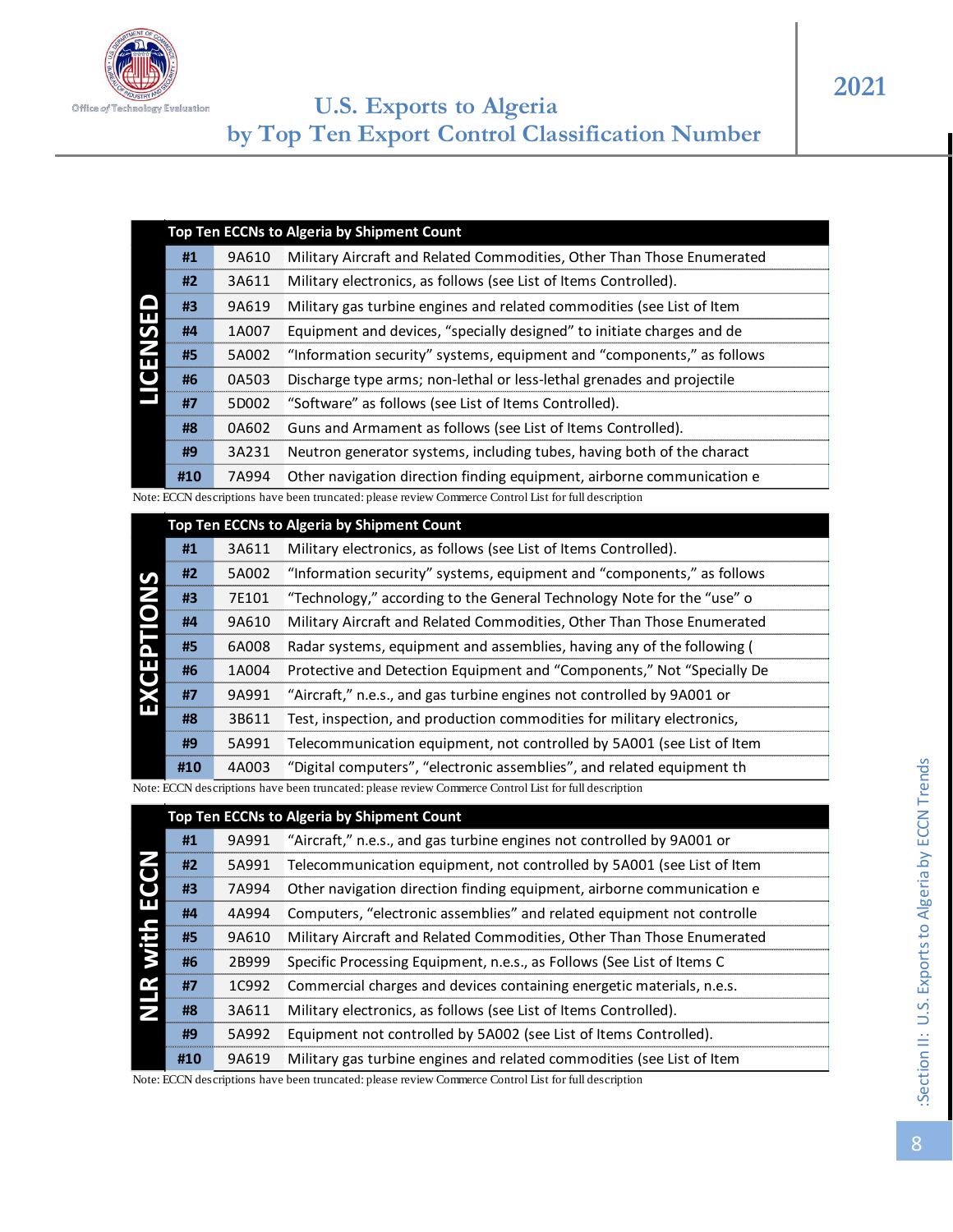

# **III. BIS Licensing to Algeria**

In 2021, BIS reviewed 21 export/re-export applications valued at \$128.3 million for Algeria, out of a total of 39,901 applications worldwide for tangible items, software, and technology, valued at \$1.4 trillion.

BIS approved 20 (95% of the total applications) for \$128.2 million, compared to 34,369 (86.1%) approved applications for all destinations valued at \$322.8 billion.

In the last five years, BIS only denied one application for Algeria in 2018.

In 2021, BIS did not receive any applications from Algerian nationals for Deemed Exports. In the last five years, BIS only approved one license for Deemed Export and one RWA in 2017, and there were no denials.

In 2021, BIS Average Processing Time was 20 calendar days.



Source: Commerce U.S. Exports Exporter's Support System: March 09, 2022

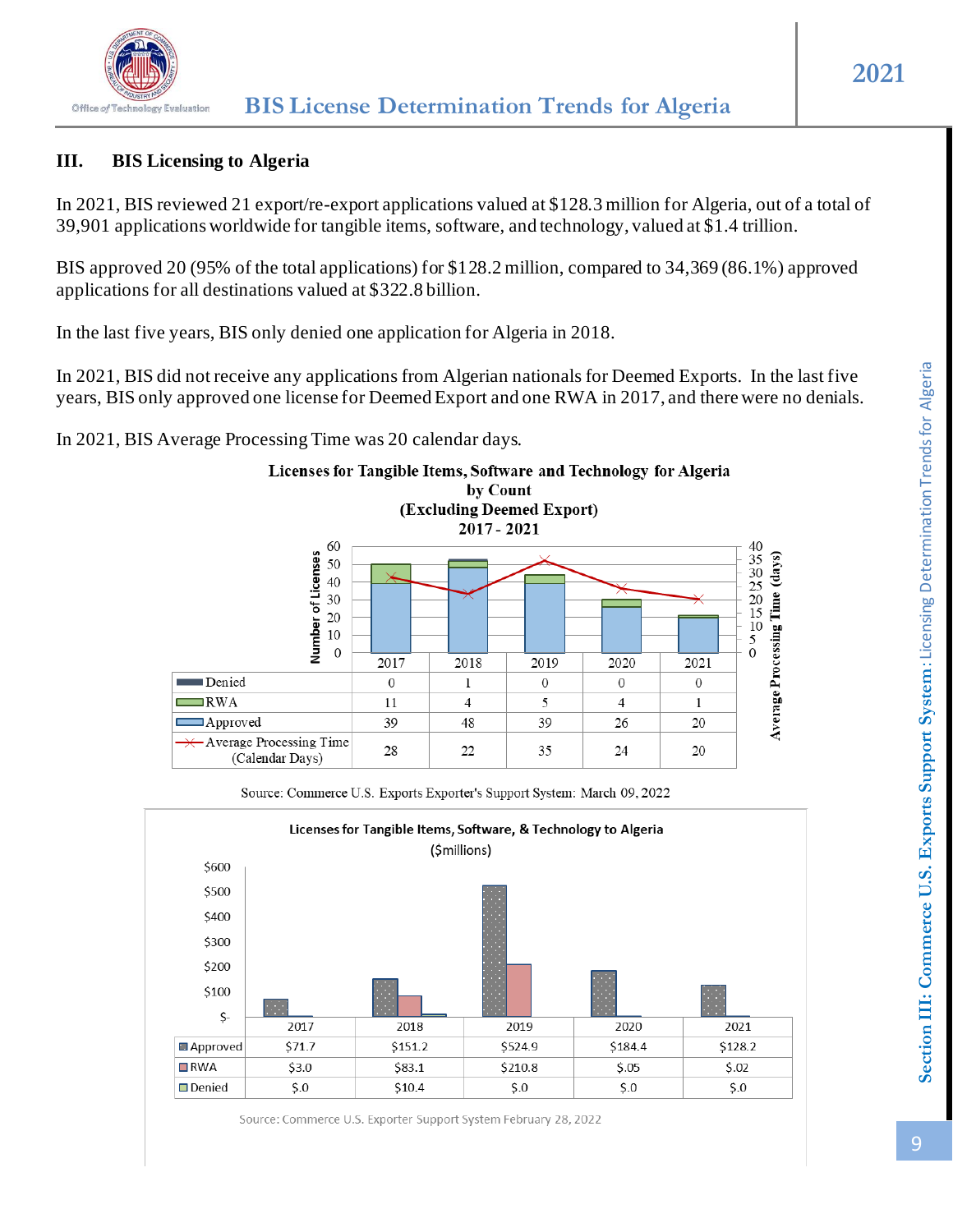

|          |     | Top Ten Approved (with deemed) ECCNs to Algeria by Count                                                                                                                     | 2017 | 2018 | 2019 | 2020         | Sep. 2021 | % of World<br>Total 2020 |
|----------|-----|------------------------------------------------------------------------------------------------------------------------------------------------------------------------------|------|------|------|--------------|-----------|--------------------------|
|          | #1  | 9A610 Military Aircraft and Related Commodities                                                                                                                              | 9    | 12   | 12   | 3            |           | 0.1%                     |
|          | #2  | 0A503 Discharge type arms; non-lethal or less-lethal gre                                                                                                                     | 0    | 0    | 0    | 0            |           | 0.0%                     |
|          | #3  | <b>3A611 Military Electronics</b>                                                                                                                                            | 4    | 9    | 6    | 4            |           | 0.2%                     |
| APPROVED | #4  | 9A619 Military Gas Turbine Engines and Related Commodi                                                                                                                       | 2    |      | 9    | $\mathbf{2}$ |           | 0.2%                     |
|          | #5  | <b>9E610</b> Technology Required for the Development, Producti                                                                                                               | 0    |      | 0    |              |           | 0.1%                     |
|          | #6  | <b>0A606</b> Ground Vehicles and Related Commodities                                                                                                                         | 0    |      | 0    |              |           | 0.1%                     |
|          | #7  | 1E101 Technology for Development of Equip. Under 1A101                                                                                                                       | 0    |      |      | 0            |           | 0.0%                     |
|          | #8  | <b>3E001</b> Technology for Dev Or Prod of Certain Items In 3A,                                                                                                              | 0    | 0    | 0    | 0            |           | 0.0%                     |
|          | #9  | 3E991 Technology for the "Devel.," "Prod." or "use" of i                                                                                                                     | 0    | 0    | 0    |              |           | 0.5%                     |
|          | #10 | <b>5E001</b> Technology as follows (see List of Items Controlle                                                                                                              | 0    | 0    | 0    |              |           | 0.2%                     |
|          |     | Source: Commerce U.S. Exports Exporter Support System 20 March 2020<br>Note: ECCN Descriptions have been truncated: please review Commerce Control List for Full Description |      |      |      |              |           |                          |